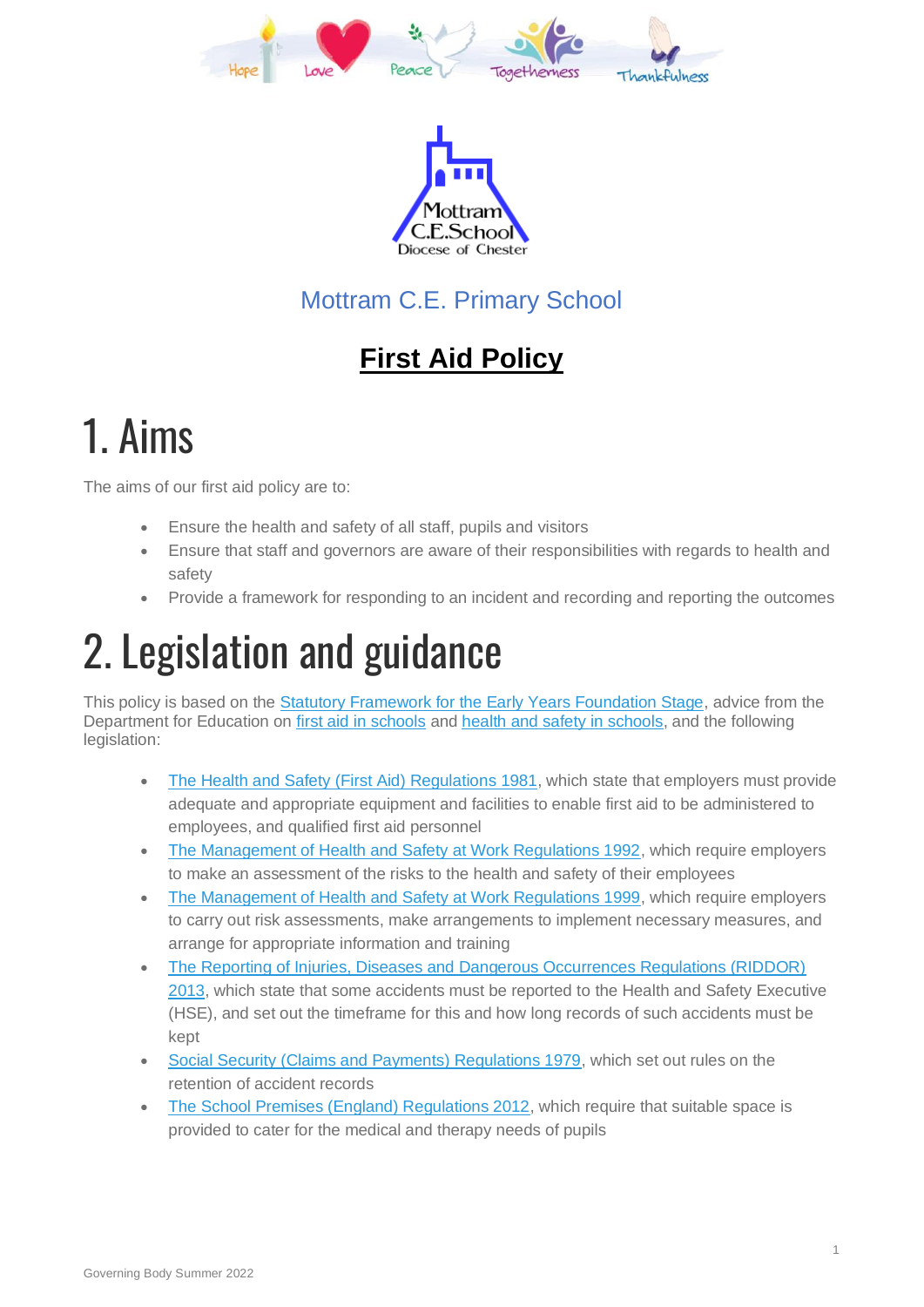

# 3. Roles and responsibilities

#### **3.1 Appointed person(s) and first aiders**

The school has 3 trained paediatric first aiders. They are responsible for:

- Taking charge when someone is injured or becomes ill
- Ensuring there is an adequate supply of medical materials in first aid kits, and replenishing the contents of these kits
- Ensuring that an ambulance or other professional medical help is summoned when appropriate

First aiders are trained and qualified to carry out the role (see section 7) and are responsible for:

- Acting as first responders to any incidents; they will assess the situation where there is an injured or ill person, and provide immediate and appropriate treatment
- Sending pupils home to recover, where necessary
- Filling in the accident book on the same day, or as soon as is reasonably practicable, after an incident

Our school's paediatric first aiders are Mrs Chalmers, Miss Craik and Miss Diveney. Their names are also be displayed prominently around the school.

#### **3.2 The local authority and governing board**

Tameside Local Authority has ultimate responsibility for health and safety matters in the school, but delegates responsibility for the strategic management of such matters to the school's governing board.

The governing board delegates operational matters and day-to-day tasks to the Headteacher and staff members.

#### **3.3 The Headteacher**

The Headteacher is responsible for the implementation of this policy, including:

- Ensuring that an appropriate number of trained first aid personnel are present in the school at all times
- Ensuring that first aiders have an appropriate qualification, keep training up to date and remain competent to perform their role
- Ensuring all staff are aware of first aid procedures
- Ensuring appropriate risk assessments are completed and appropriate measures are put in place
- Undertaking, or ensuring that managers undertake, risk assessments, as appropriate, and that appropriate measures are put in place
- Ensuring that adequate space is available for catering to the medical needs of pupils
- Reporting specified incidents to the HSE when necessary (see section 6)

#### **3.4 Staff**

School staff are responsible for: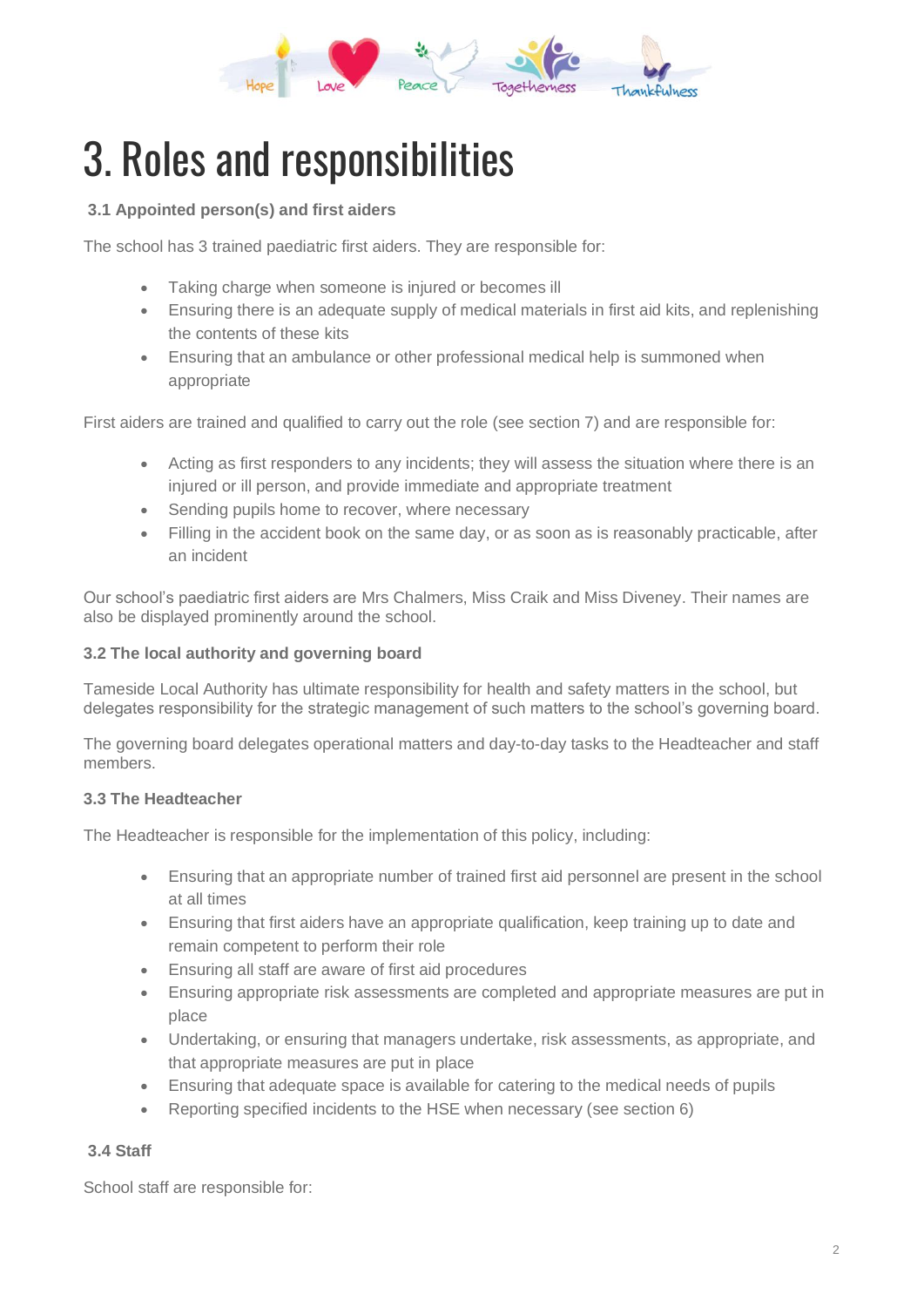

- Ensuring they follow first aid procedures
- Ensuring they know who the first aiders in school are
- Informing the Headteacher or their manager of any specific health conditions or first aid needs

### 4. First aid procedures

#### **4.1 In-school procedures**

In the event of an accident resulting in injury:

- The closest member of staff present will assess the seriousness of the injury and seek the assistance of a qualified first aider, if appropriate, who will provide the required first aid treatment
- The first aider, if called, will assess the injury and decide if further assistance is needed from a colleague or the emergency services. They will remain on scene until help arrives
- The first aider will also decide whether the injured person should be moved or placed in a recovery position
- If the first aider judges that a pupil is too unwell to remain in school, parents will be contacted and asked to collect their child
- If emergency services are called, a member of staff will contact parents immediately
- The relevant member of staff will write in the first aid book on the same day or as soon as is reasonably practical after an incident resulting in an injury

#### **4.2 Off-site procedures**

When taking pupils off the school premises, staff will ensure they always have the following:

- A mobile phone
- A portable first aid kit
- Information about the specific medical needs of pupils

Risk assessments will be completed by the lead member of staff prior to any educational visit that necessitates taking pupils off school premises.

There will always be at least one first aider with a current paediatric first aid certificate on school trips and visits, as required by the statutory framework for the Early Years Foundation Stage.

There will always be at least one first aider on school trips and visits in Key Stage 1 and 2

## 5. First aid equipment

A typical first aid kit in our school may include the following:

- Regular and large bandages
- Eye pad bandages
- Triangular bandages
- Adhesive tape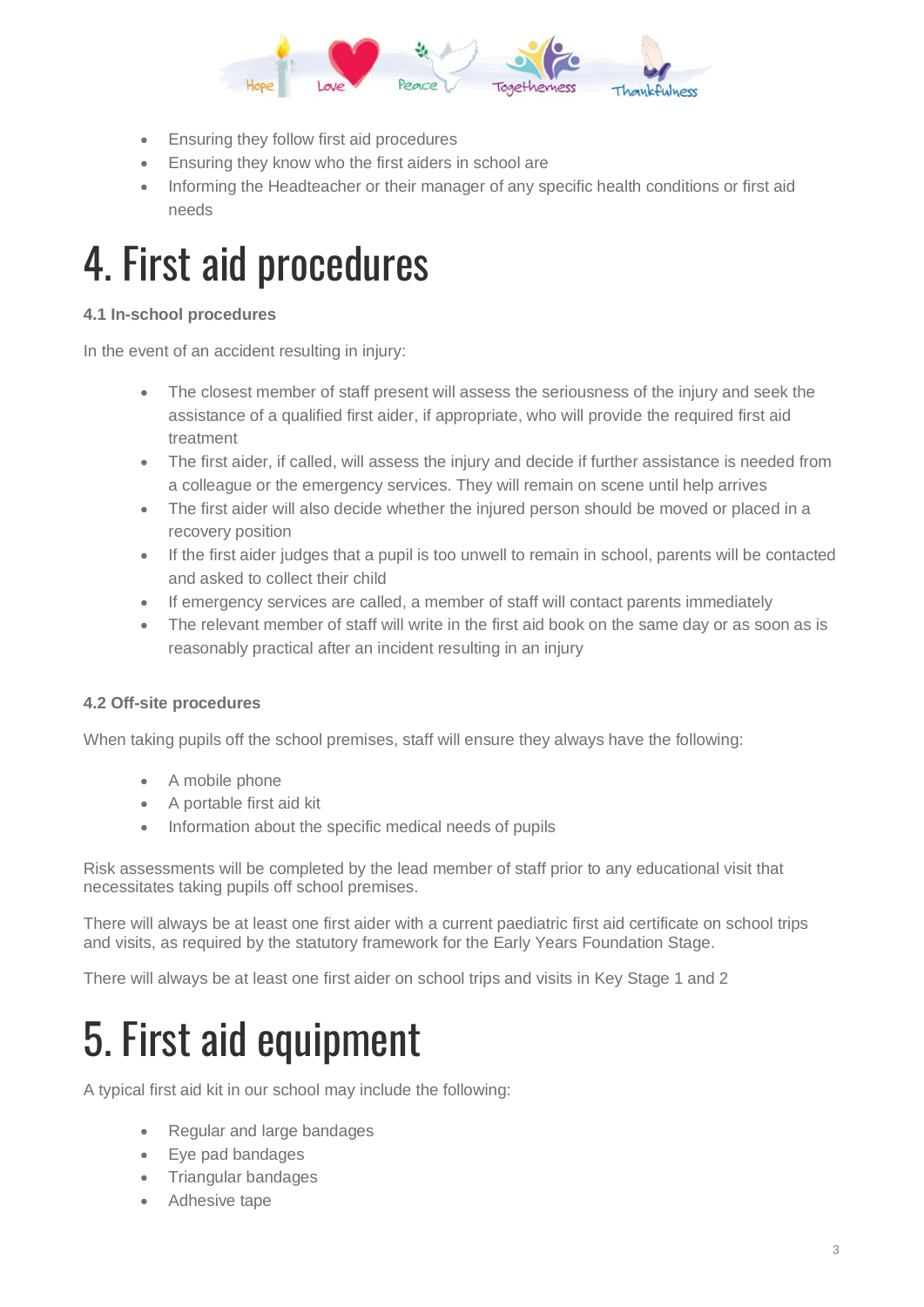

- Safety pins
- Disposable gloves
- Antiseptic wipes
- Plasters of assorted sizes
- Scissors
- Cold compresses
- **Burns dressings**

No medication is kept in first aid kits.

First aid kits are stored in:

- Every classroom
- The medical room

## 6. Record-keeping and reporting

#### **6.1 First aid and accident record book**

- Any incident requiring treatment is logged in the first aid book. Children will usually have on a blue band to let parents/carers know they have received treatment. Unfortunately, some children do take these off. If a child has had a bump or knock to the head, we always ring home to inform and let parents make further decisions with whether they prefer their child to stay in school or take them further investigation.
- An AIRS 1 accident form (Accident/Near Miss/Violence at Work Reporting Form (1.05)) will be completed by the relevant member of staff on the same day or as soon as possible after a major incident resulting in an injury, broken bone etc.
- As much detail as possible should be supplied when logging an accident, this can take some time to gather.
- Records held in the first aid and accident book will be retained by the school for the period of length required following GDPR.

#### • **6.2 Reporting to the HSE**

The school will keep a record of any accident which results in a reportable injury, disease, or dangerous occurrence as defined in the RIDDOR 2013 legislation (regulations 4, 5, 6 and 7).

A senior member of school will report these to the Health and Safety Executive as soon as is reasonably practicable and in any event within 10 days of the incident.

Reportable injuries, diseases or dangerous occurrences include:

Death

Specified injuries, which are:

- Fractures, other than to fingers, thumbs and toes
- **Amputations**
- Any injury likely to lead to permanent loss of sight or reduction in sight